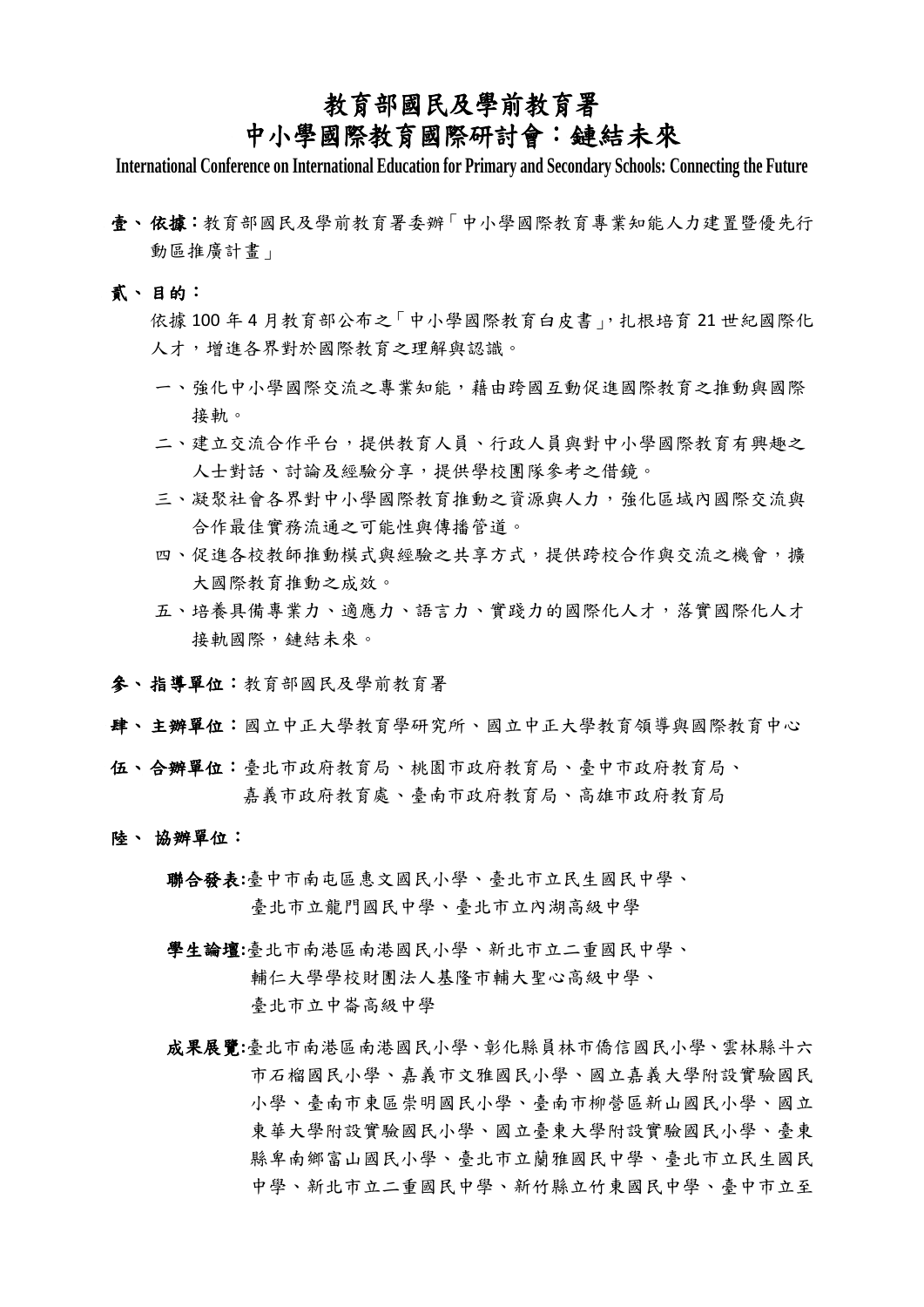善國民中學、高雄市立三民國民中學、輔仁大學學校財團法人基隆市 輔大聖心高級中學、臺北市立中正高級中學、臺北市立中崙高級中學、 國立臺灣師範大學附屬高級中學、國立華僑高級中等學校、國立科學 工業園區實驗高級中學、新竹縣私立內思高級工業職業學校、臺中市 私立明道高級中學、葳格學校財團法人臺中市葳格高級中學、國立彰 化師範大學附屬高級工業職業學校、國立員林高級農工職業學校、國 立臺南女子高級中學、國立新豐高級中學、高雄市立文山高級中學、 國立鳳新高級中學、花蓮縣私立海星高級中學

#### 柒、 研討會日期與地點

一、研討會日期:108 年 10 月 17-18 日(星期四、五)

二、地點:集思交通部會議中心(3、5 樓)(臺北市中正區杭州南路一段 24 號)

#### 捌、 研討會報名日期

- 一、請於 108 年 7 月 22 日- 9 月 12 日前至國立中正大學教育學研究所之計畫報名 專網[\(http://www.intl-ccu.com.tw/conference.php\)](http://www.intl-ccu.com.tw/conference.php)報名。
- 二、錄取公告:將於 9 月 18 日(星期三)公布於國立中正大學教育學研究所之計書 專網;教育部國民及學前教育署將以公文函知各主管機關,俾利參加人員辦 理相關請假事宜。
- 三、相關報名事宜,如有疑義,請聯絡本案承辦單位:國立中正大學教育學研究 所 (電話: 05-2720411 分機 26257~8,傳真: 05-2724809,電子信箱: intl.ccu@gmail.com)。

#### 玖、參加對象與預計參加人數

- 一、參加對象:以教育實務工作者為主,以及對於中小學國際教育有研究之學者 專家及其他對此議題有興趣之國內外學者、研究生、NGO、縣市政府人員、 指導會成員等。
- 二、預計參加人數:約 250 人。

#### 壹拾、 經費及差假

- 一、本研習活動之課程、教材、膳食經費,由教育部國民及學前教育署依規定編 列支應。
- 二、參加研習活動人員以公差假登記,其差旅費由其服務單位依相關規定支給(如 需住宿者,請逕自行處理,所遺課務以公假排代)。
- 三、全程參與研討會之學員,發給全國教師在職進修時數或公務人員終身學習時 數 10 小時。

#### 壹拾壹、 中小學國際教育研討會會議程(如下表)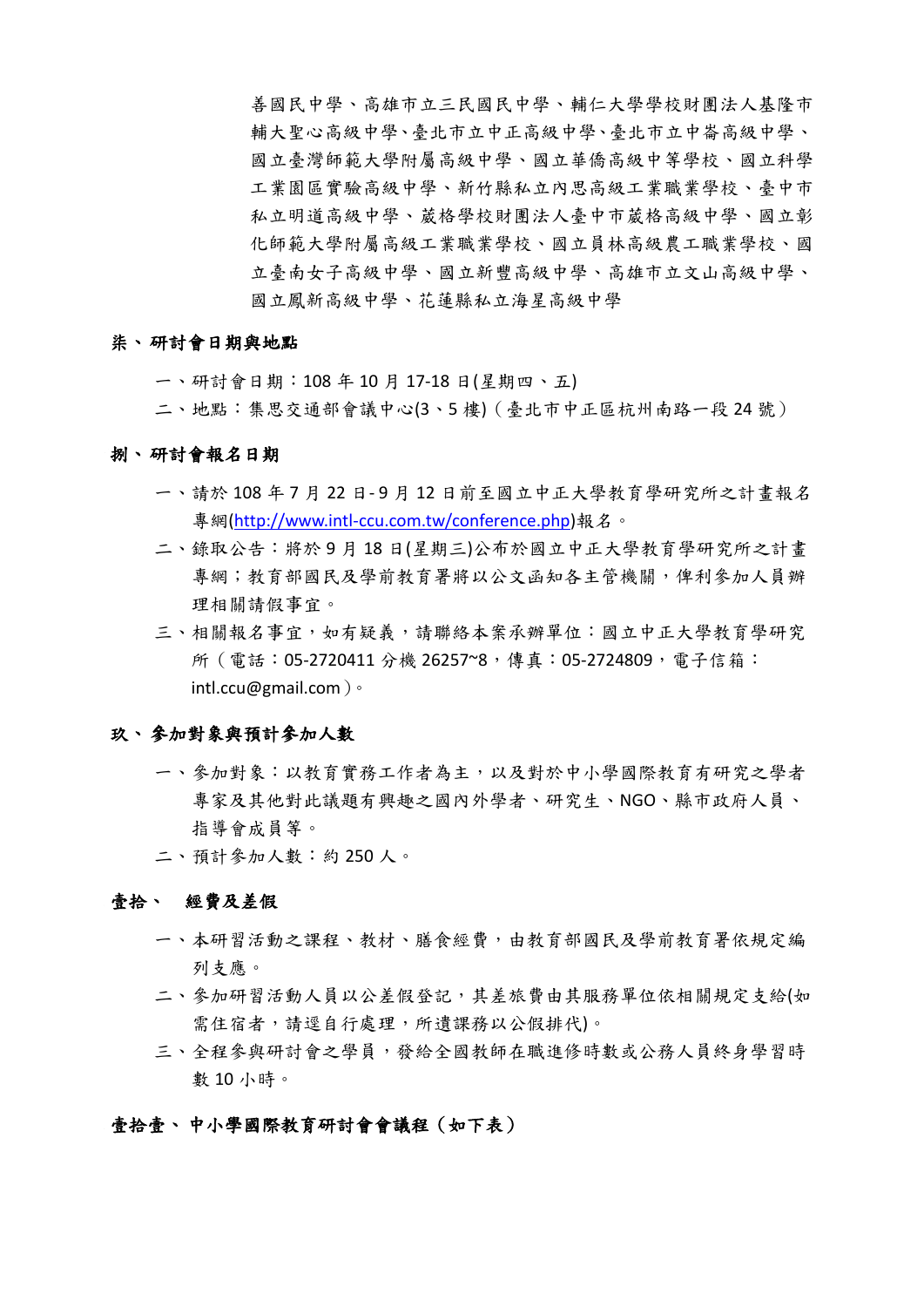# 中小學國際教育國際研討會:鏈結未來

**International Conference on International Education for Primary and Secondary Schools:Connecting the Future**

## 議程

### **Program**

| 108年10月17日(星期四)/17 October 2019 |      |                                                                                                                                                                      |                                                                                                                                                                                                                                                                                                                                                                                                                                                                    |  |  |
|---------------------------------|------|----------------------------------------------------------------------------------------------------------------------------------------------------------------------|--------------------------------------------------------------------------------------------------------------------------------------------------------------------------------------------------------------------------------------------------------------------------------------------------------------------------------------------------------------------------------------------------------------------------------------------------------------------|--|--|
| 時間                              |      | 研習主題/活動內容                                                                                                                                                            | 主講者/主持人                                                                                                                                                                                                                                                                                                                                                                                                                                                            |  |  |
| Time                            |      | Theme                                                                                                                                                                | Moderator / Presenter                                                                                                                                                                                                                                                                                                                                                                                                                                              |  |  |
| $09:00-$<br>09:30               | 30'  | 報到<br>Registration                                                                                                                                                   | 國立中正大學教育學研究所 詹盛如教授 Professor Sheng-Ju Chan, National Chung Cheng University                                                                                                                                                                                                                                                                                                                                                                                        |  |  |
| $09:30-$<br>10:00               | 30'  | 開幕致詞<br><b>Opening Remarks</b>                                                                                                                                       | 與會貴賓:教育部貴賓 Guest of Ministry of Education<br>教育部國民及學前教育署貴賓 Guest of K-12 Education Administration, Ministry of Education<br>國立中正大學長官 Chief of National Chung Cheng University                                                                                                                                                                                                                                                                                      |  |  |
| $10:00-$<br>10:15               | 15'  | 國際教育回顧<br>Review of International Education                                                                                                                          | 主講人:教育部代表 Representative of Ministry of Education                                                                                                                                                                                                                                                                                                                                                                                                                  |  |  |
| 10:15<br>10:25                  | 10'  | 團體照<br>Group Photo                                                                                                                                                   | 地 點:集思交通部會議中心 Plenary Hall, GIS MOTC Convention Center (3F)<br>主持人:國立中正大學教育學研究所 詹盛如教授 Professor Sheng-Ju Chan, National Chung Cheng University                                                                                                                                                                                                                                                                                                                     |  |  |
| 10:25<br>11:35                  | 70'  | 局/處首長論壇(1)-<br>美國、臺北市政府教育局、<br>嘉義市教育處、桃園市教育局<br>Directors Forum (1)-<br>U.S.A · Taipei Education Bureau · Chiayi City<br>Education Bureau · Taoyuan Education Bureau | 主持人:國立中正大學教育學研究所 林明地教授 Professor Ming-Dih Lin, National Chung Cheng University<br>主講人: Professor Lawrence Anthony Machi, University of La Verne<br>Dr. Chris Hartley, Humboldt County Superintendent of Schools<br>臺北市教育局 曾燦金局長 Tsan-Jin Zeng, Director-general of Taipei Education Bureau<br>桃園市教育局 高安邦局長 An-Pang Kao, Director-general of Taoyuan Education Bureau<br>嘉義市教育處 林立生處長 Li-Sheng Lin, Director-general of Bureau of Education, Chiayi City Government |  |  |
| $11:35-$<br>11:55               | 20'  |                                                                                                                                                                      | 息/ Break<br>休                                                                                                                                                                                                                                                                                                                                                                                                                                                      |  |  |
|                                 |      |                                                                                                                                                                      |                                                                                                                                                                                                                                                                                                                                                                                                                                                                    |  |  |
| $11:55-$<br>12:55               | 60'  | 學生論壇(I)<br>Students Forum(I)                                                                                                                                         | 主持人:國立中正大學教育學研究所 王雅玄教授 Professor Ya-Hsuan Wang, National Chung Cheng University<br>1. 新北市立二重國民中學 Er Chong Junior High School, New Taipei City<br>2. 臺北市立中崙高級中學 Zhong Lun High School, Taipei                                                                                                                                                                                                                                                                       |  |  |
| $12:55-$<br>13:55               | 60'  |                                                                                                                                                                      | 午<br>餐/ Luncheon                                                                                                                                                                                                                                                                                                                                                                                                                                                   |  |  |
| 13:55<br>15:55                  | 120' | 國際教育觀摩教材成果展示<br><b>International Education Exhibition</b>                                                                                                            | 地 點:集思交通部會議中心5樓集會堂 Auditorium, GIS MOTC Convention Center (5F)<br>解說人:各校承辦人員                                                                                                                                                                                                                                                                                                                                                                                       |  |  |
| $15:55-$<br>16:15               | 20'  |                                                                                                                                                                      | 息/ Break<br>休                                                                                                                                                                                                                                                                                                                                                                                                                                                      |  |  |
| $16:15-$<br>17:25               | 70'  | 聯合發表(I)<br>Joint Presentation (I)                                                                                                                                    | 主持人:文藻外語大學師資培育中心 蔡清華教授 Professor Ching-Hwa Tsai, Wenzao Ursuline University of Languages<br>1.臺北市立民生國民中學 Min Sheng Junior High School, Taipei<br>2. 臺北市立龍門國民中學 Long Men Junior High School, Taipei                                                                                                                                                                                                                                                                 |  |  |
| 17:25<br>17:45                  | 20'  | 綜合座談<br><b>Concluding Session</b>                                                                                                                                    | 主持人:國立中正大學教育學研究所 詹盛如教授 Professor Sheng-Ju Chan, National Chung Cheng University<br>奧談人: Professor Lawrence Anthony Machi, University of La Verne<br>Professor Chris Hartley, Humboldt County Superintendent of Schools<br>文藻外語大學師資培育中心 蔡清華教授 Professor Ching-Hwa Tsai, Wenzao Ursuline University of Languages                                                                                                                                                     |  |  |

活動地點:集思交通部會議中心(3 樓)(臺北市中正區杭州南路一段 24 號)